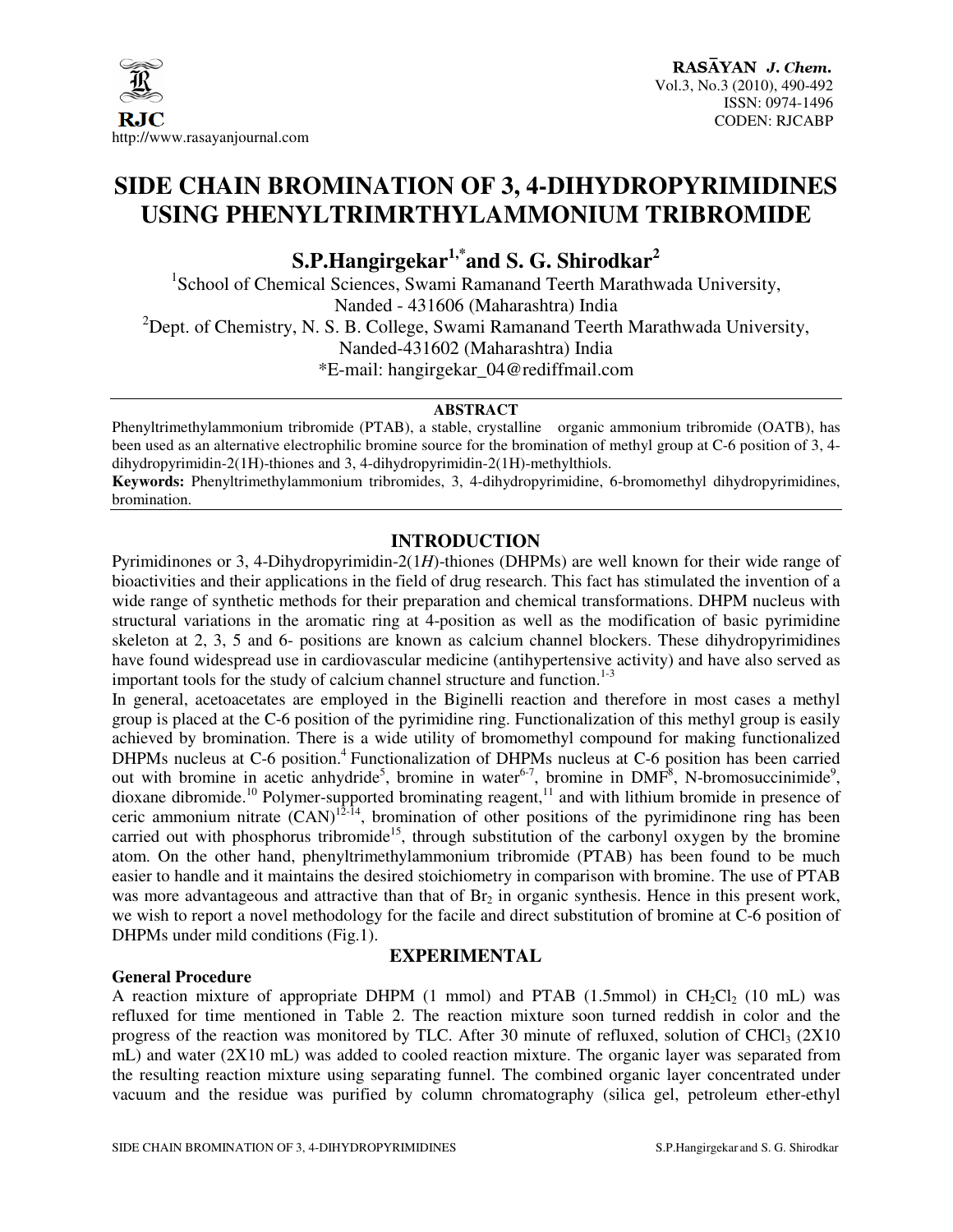acetate) to give the corresponding side chain bromination of methyl group at C-6 position of DHPMs in good yield.

## **Spectral Analysis**

All reagents were obtained commercially and used without further purification. NMR spectra were recorded at 400 ( ${}^{1}$ H) and 100 ( ${}^{13}$ C) MHz, respectively, spectral analysis  ${}^{1}$ H NMR spectra of the products showed a characteristics peak singlet due to two equivalent proton of CH<sub>2</sub> group around  $\delta$  4.1-4.5 ppm.



Fig.-1: The general scheme of bromination of DHPMs



Fig.-2: Reactions of ethyl 1,2,3,4-tetrahydro-4-(3-methoxyphenyl)-6-methyl-2-oxopyrimidine-5-carboxylate with PTAB: Formation of ethyl 6-(bromomethyl)-1,2,3,4-tetrahydro-4-(3-methoxyphenyl)-2-oxopyrimidine-5 carboxylate

| Entry | Solvent            | Reaction time (min) | Yield $(\%)$ |
|-------|--------------------|---------------------|--------------|
|       | CH <sub>3</sub> CN |                     |              |
|       | MeOH               |                     |              |
|       | $CH_3COCH_3$       |                     |              |
|       |                    |                     |              |

Table -1: Optimization of reaction condition

Table-2: Side chain bromination of methyl group at C-6 position of 3,4-dihydropyrimidin-2(1H)-thiones and 3,4 dihydropyrimidin-2(1H)-methylthiols using PTAB in  $CH_2Cl_2$ 

| Entry | <b>DHPM</b> | X | R                                                                  | Product        | Reaction Time (min) | Yield<br>$(\%)$ |
|-------|-------------|---|--------------------------------------------------------------------|----------------|---------------------|-----------------|
|       | 1a          | S | $C_6H_5$ -                                                         | 2a             | 35                  | 82              |
|       | 1b          | S | $4-CIC6H4$ -                                                       | 2 <sub>b</sub> | 30                  | 81              |
|       | 1c          | S | $3-O_2NC_6H_4$ -                                                   | 2c             | 35                  | 78              |
|       | 1d          | S | $\overline{3,4}$ -(MeO) <sub>2</sub> C <sub>6</sub> H <sub>3</sub> | 2d             | 35                  | 75              |
|       | 1e          | S | $4-MeOC6H4$                                                        | 2e             | 30                  | 75              |
| 6     | 1f          | ∩ | $4-CIC6H4$ -                                                       | 2f             | 20                  | 80              |
|       | 1g          | O | $3-O_2NC_6H_4$ -                                                   | 2g             | 30                  | 78              |
| 8     | 1h          |   | $3,4-(MeO)2 C6H3$                                                  | 2 <sub>h</sub> | 30                  | 75              |